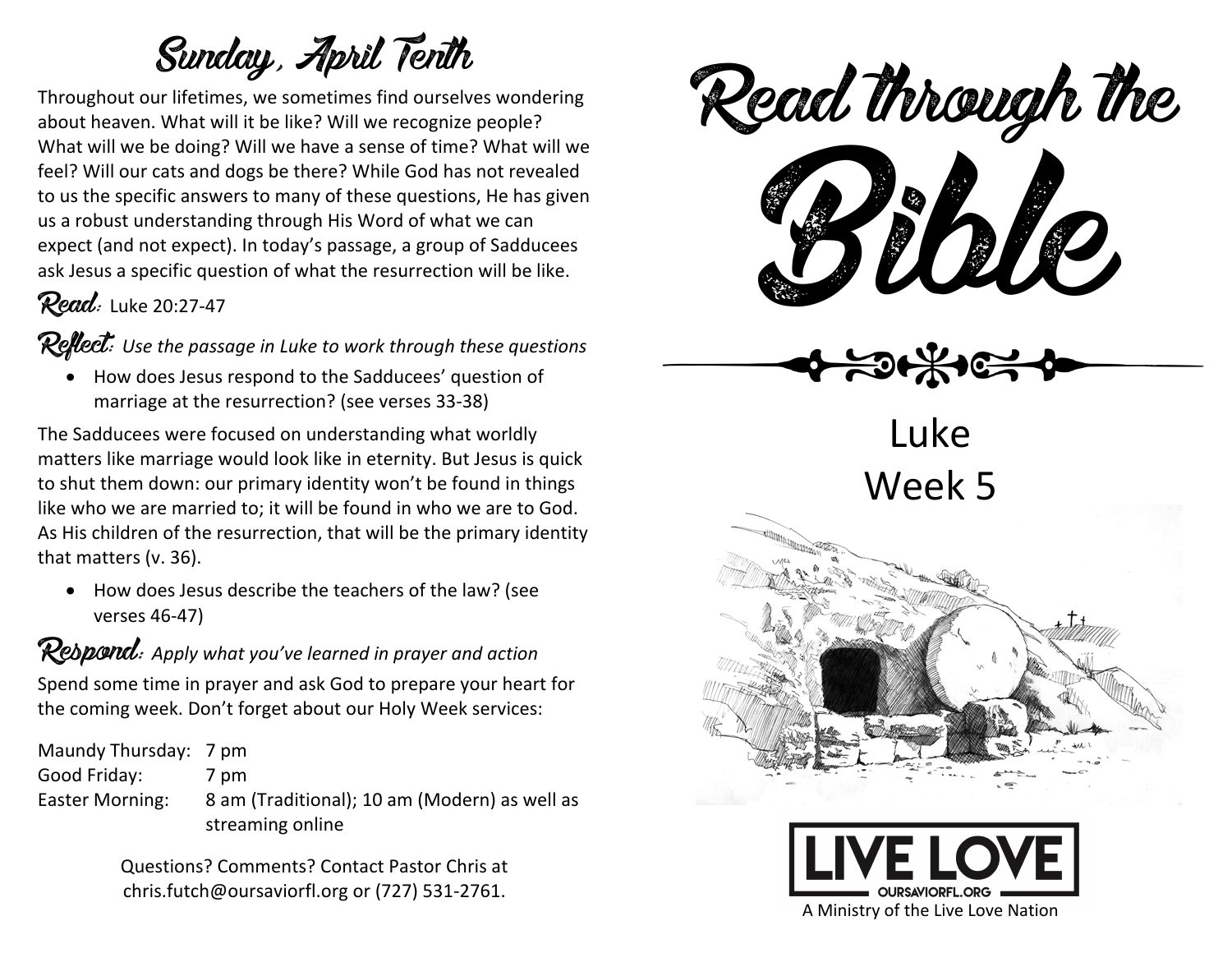## Monday, April Fourth

Thank you notes are slowly becoming a lost form of etiquette in our American culture. A few decades ago, it was expected that people write a thank you note if they received a gift or had gone over to someone's house for a dinner party. But a recent *60 Minutes* poll found that, today, just 23% of young folks consider thank you notes to be important. In today's passage, a group of people healed of their diseases fail to say "thanks" to Jesus.

## Read: Luke 17:11-37

Reflect: *Use the passage in Luke to work through these questions*

• How many lepers did Jesus heal? (see verses 12-14) How many came back to thank Him? (see verses 15-18)

Every day, we find ourselves praying to God for a variety of reasons. We ask Him to help us through a test, or to help us through a difficult conversation with a friend. We ask Him to grant us peace in a situation, or healing from an ailment. But when those prayers are answered, we sometimes find ourselves moving on without giving praise to God (much like the nine other lepers). The one leper's return to Jesus reminds us that He is always worthy of our time and energy to give Him praise!

• What will Jesus' return be like, and how does it keep us from following false messiahs? (see verses 23-24)

Jesus' return won't be like His first arrival. When Jesus first came into the world as a baby born in Bethlehem, nobody really noticed He had come. But when He returns, the whole world will take notice – He "will be like the lightning which flashes from one end to the other" (v. 24). That is a powerful return!

• What will happen to us on that day? (see verses 34-35)

Rebpond: Apply what you've learned in prayer and action

Throughout this week, take some time each day to thank God for the ways in which He has blessed you and answered your pleas.

Saturday, April Ninth

Have you ever played a game of Jenga before? If you've never played before or haven't played in a while, Jenga involves stacking blocks of wood three by three in opposite directions in order to create a tower. Then, one by one, each player takes out one piece of the tower. However, if you take out a piece in an unwise or careless way, the whole tower will come crashing down, and you'll lose the game! In today's passage, Jesus talks about the important piece that holds everything together.

#### Read: Luke 20:1-26

Reflect: *Use the passage in Luke to work through these questions*

- How do these chief priests and teachers of the law respond to Jesus' question? (see verses 5-7)
- Why had Jesus spoken against them? (see verses 17-19)

Back then, when buildings were first constructed, they began with the first piece – the cornerstone. This stone served as the piece by which the entire building was built upon. Without the cornerstone, the building would crumble. With the parable of the tenants, Jesus reminds His critics that though they have rejected Him, He has become the cornerstone – everything hinges on Him!

• How does Jesus answer the peoples' question? (see verses 22-25)

The deadline to file your taxes is coming up in a few days! Every year, a portion of Americans try and find ways to get out of paying their taxes. Jesus' response, though, is pretty clear – pay your taxes! As His followers, we follow the principle of giving what we owe, whether it is to the government, a friend, or to God Himself.

Respond: *Apply what you've learned in prayer and action* As the passage puts forth, Jesus is the cornerstone of our faith. What recent situation or experience has caused you to either question or find peace in that reality?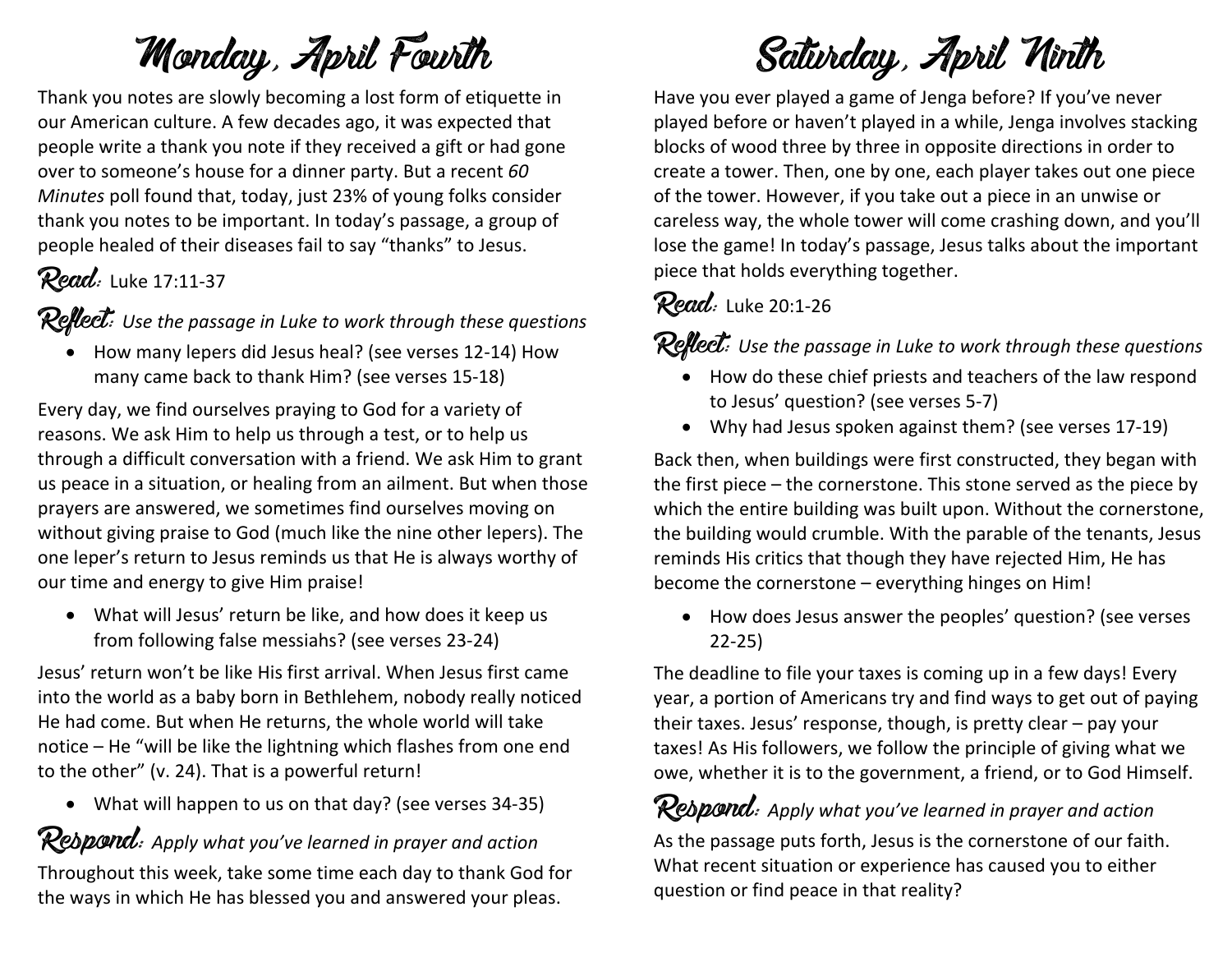# Friday, April Eighth

On Sunday, we at Our Savior (along with Christian churches all over the world) will celebrate Palm Sunday. We will take the time to celebrate that we have a King who is triumphant over sin, death, and the devil. But we will also take the time to anticipate the suffering and anguish that Jesus would experience in just a short while after that victory march...

## **Read:** Luke 19:28-48

Reflect: *Use the passage in Luke to work through these questions*

• What do the people do and say as Jesus arrives in Jerusalem? (see verses 35-38)

It seems like a rather strange scene for us today when we read of people laying cloaks on the road and waving palm branches in the air, but these actions were of great significance. The laying of cloaks, for example, was a gesture of showing loyalty and respect to the individual (see 2 Kings 9:13). Similarly, the waving of the palm branches symbolized victory and triumph. In many ways, Jesus' journey into Jerusalem was a victory march in which people recognized Him as their King. Well...not all people... (see verse 39).

- What event does Jesus foreshadow in verses 41-44?
- Why did Jesus drive out those who were selling doves and other temple sacrifices? (see verses 45-46)

This "den of robbers" had set up shop in the outer courts of the temple. Their aim was simple – prey on people coming to the temple by charging them an arm and a leg for temple sacrifices. On top of that, they had set up shop in the one area of the temple where the Gentiles were allowed to pray. Jesus clearly did not like what they were doing and where they were doing it, so He quickly put an end to their little scheme!

**Respond:** Apply what you've learned in prayer and action Take some time to give thanks that Jesus is our victorious King!

# Tuesday, April Fifth

A group of girls stand outside the entrance of Publix, each holding a collection bucket while standing next to a bright-colored poster board. As you approach the entrance, they quickly run up to you. "Would you like to donate to help us get new volleyball uniforms for our team?" You've seen this group of girls for the past few weeks as you've made your way into Publix, and each time, you've said, "Sorry, girls. I don't have any cash on me." But today, you came prepared to donate to their cause. The girls yell, "Thank you!" as you pull out a twenty-dollar bill. Their persistence has paid off! In today's passage, Jesus talks about the importance of persistence in prayer.

## Read: Luke 18:1-17

### Reflect: *Use the passage in Luke to work through these questions*

• What aspect of prayer does the parable of the persistent widow show us? (see verses 2-5)

When we pray with persistence, we demonstrate our belief that God both hears and answers our prayers. If we didn't believe He could answer our prayer, we wouldn't keep praying!

• According to the parable of the Pharisee and the tax collector, what is it that justifies someone before God? (see verses 10-14)

You can live a moral life. You can fast twice a week. You can tithe. But none of those actions will justify you before God. As the tax collector demonstrates in this passage, we are justified by grace through faith. Authentic repentance reveals our need for a Savior, and we trust in His promises for our lives as a result.

• What were the disciples assuming by rebuking the practice of bringing babies to Jesus? (see verses 15-16)

Respond: *Apply what you've learned in prayer and action* How can you be persistent in your prayers to God today?